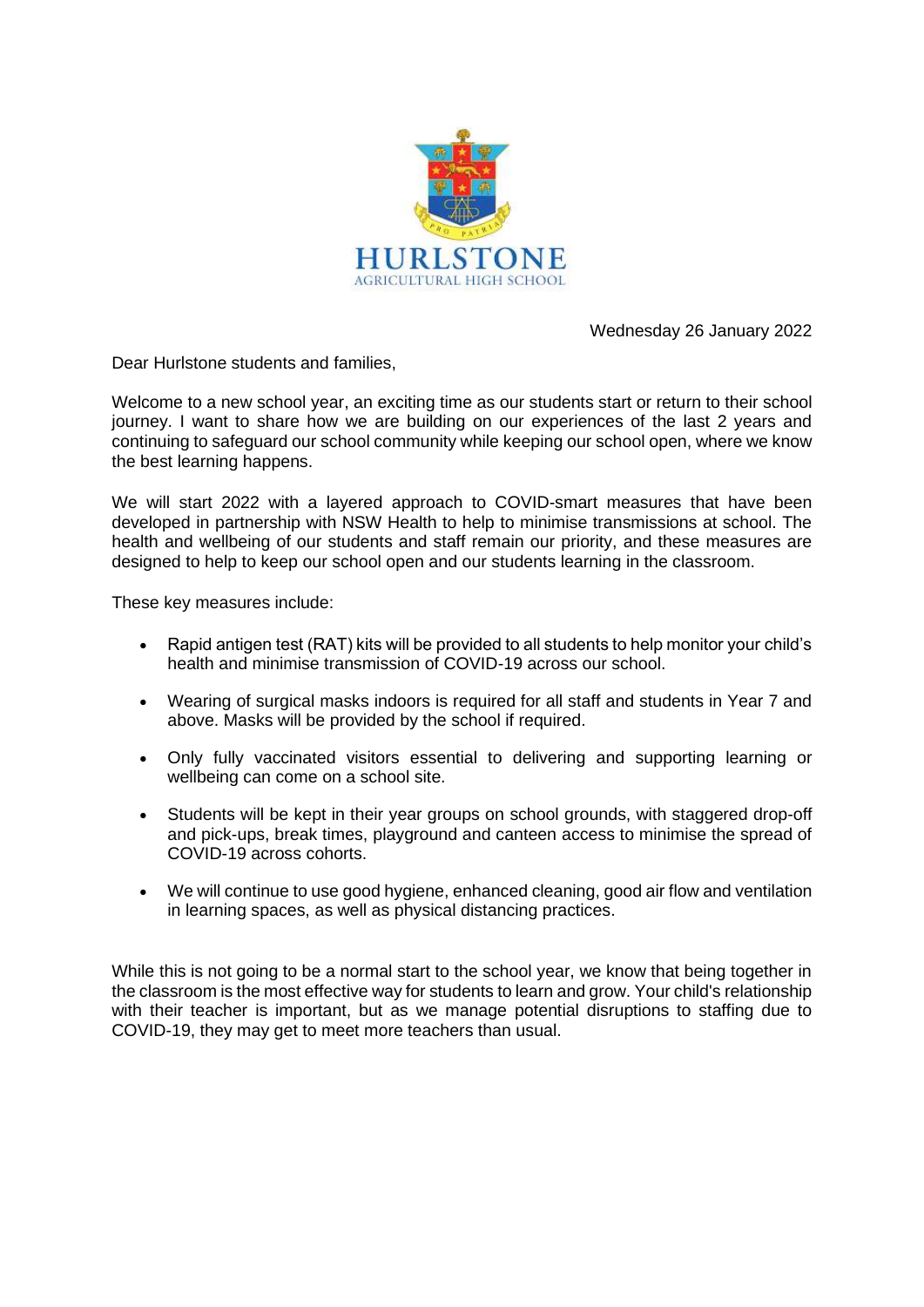# **Rapid antigen testing**

We will distribute packs of rapid antigen test (RAT) kits for all students and staff at the start of Term 1.

The use of RAT kits is an important step to support the health and wellbeing of our students and staff. They are a quick and easy screening tool to help detect COVID-19. It is a simple process of placing a nose or throat swab in a chemical solution, which is put onto a scanning device. Results can be ready within 15 minutes. Use of RAT kits is highly recommended but not mandatory.

Instructions are included in the kits detailing how to use the tests, check the results and dispose of the tests safely. You can also download the instructions through the Therapeutic [Goods Administration \(TGA\)](https://www.tga.gov.au/covid-19-rapid-antigen-self-tests-are-approved-australia) website. The user guides will also contain a contact number for the suppliers if you need additional support.

### **How and when do I pick up the RAT kits?**

- Packs of RAT kits will be distributed to parents or carers before the start of Term 1 to ensure students have the opportunity to be tested before Day 1.
- Each pack contains 4 x Rapid Antigen Tests to cover the first two weeks of school.
- This will take place on Thursday and Friday this week using a 'drive through' model on Roy Watts Rd using allotted times for each year group to avoid congestion.
- While it is recommended that families collect the kits during the allotted time, are still able to collect the RAT kits outside of the allotted time if this is more convenient.
- Families with students in different year groups should collect kits for all students at one time.
- The following times have been allocated for parents or carers to pick up the packs of RAT kits. Please state your child's year group, last and first name to make it easier for our staff to locate your child(ren) on our lists:

# **Thursday 27 January**

**10.30am – 12pm**: Year 7

**12pm – 1.30pm**: Year 11

**1.30pm – 3pm**: Year 12

**3pm – 5pm**: after hours collection (all year groups)

**Friday 28 January**

**9am – 10.30am**: Year 8

**10.30am – 12pm**: Year 9

**12pm** – **1.30pm**: Year 10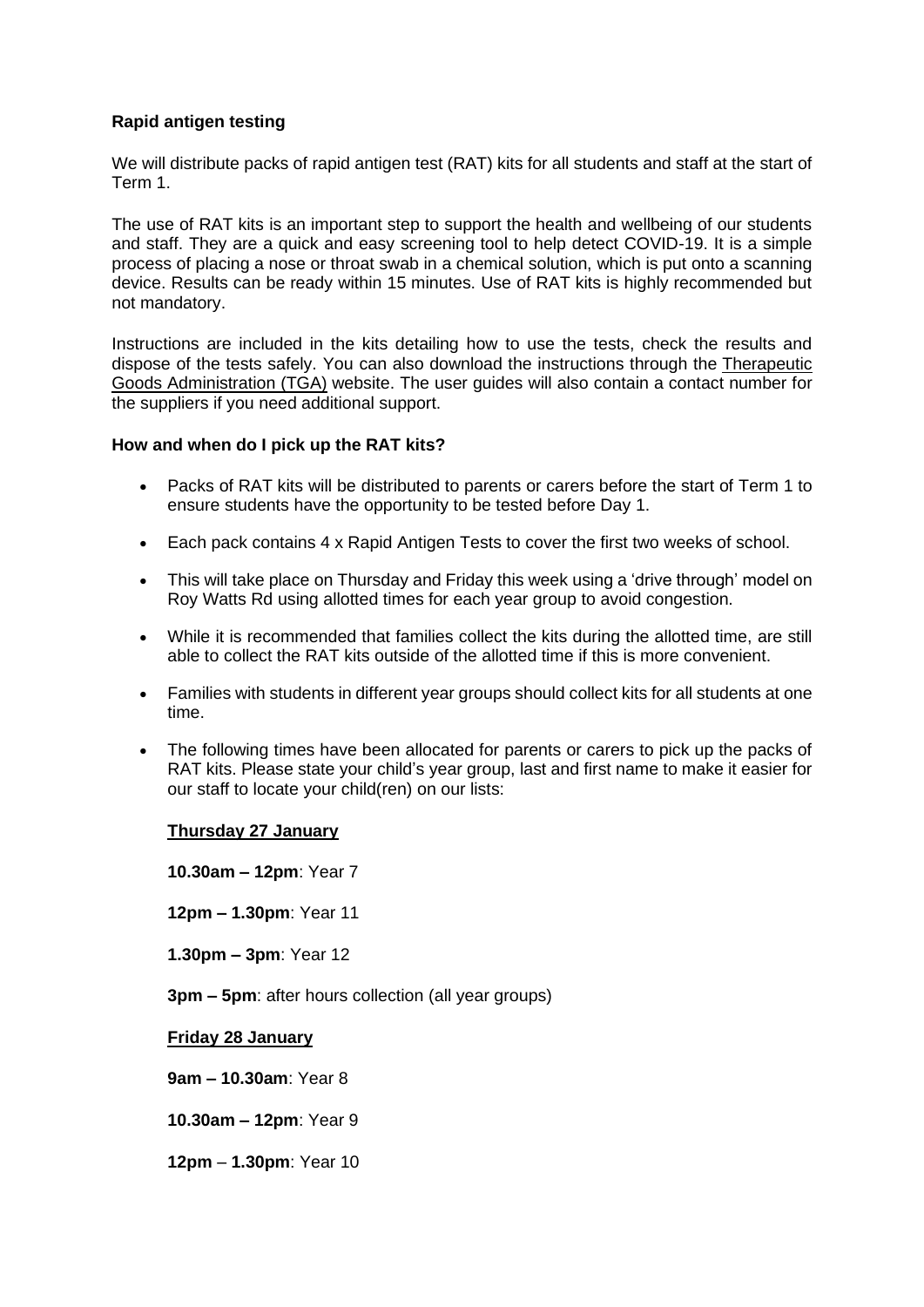Parents and carers should leave the pick-up location immediately after picking up their packs of RAT kits.

# **Additional information**

- School staff will not be administering the rapid antigen tests to students.
- Each student will receive an initial supply of 4 RATs to be used twice a week in the morning before attending school (e.g. on Monday and Wednesday).
- If a student or staff member receives a **positive** RAT result, they need to:
	- o record the positive RAT result through the [Service NSW website](https://www.nsw.gov.au/covid-19/stay-safe/testing/register-positive-rat-test-result) or Service [NSW app](https://www.service.nsw.gov.au/campaign/service-nsw-mobile-app)
	- o notify the school of the positive RAT or PCR result as soon as possible
	- o follow [NSW Health advices](https://www.health.nsw.gov.au/Infectious/covid-19/Pages/self-isolation-and-testing.aspx) to isolate for 7 days.

Negative results **do not** need to be reported to Service NSW or to the school.

### **Unwell at school**

Any student or staff member who is unwell and/or displays symptoms of COVID-19 will be asked to go home and stay until they can complete a RAT or PCR test.

- If symptoms continue, they should stay at home and take another RAT in 24 hours or have a PCR test.
- If the second RAT or initial PCR test result is negative and they are displaying no symptoms OR they are diagnosed as another condition such as hayfever, the student or staff member can return to school.

### **What happens when a student or staff member tests positive for COVID-19**

Under the new close contact rules, schools are no longer included in contact tracing. I will inform the school community when there is a positive case in our school and advise families on public health advice, including monitoring for symptoms.

### **Use of surgical masks**

All school staff and students will be required to wear surgical masks indoors.

**No vented or cloth masks should be worn**. If required, surgical masks will be available at schools.

Secondary school students will be provided with surgical masks as a backup when needed, which they are required to wear indoors.

Masks are also strongly encouraged in outdoor settings where you cannot physically distance. Your child can remove their mask when eating, exercising or playing a musical instrument.

For more information, refer to [Face masks in NSW.](https://www.nsw.gov.au/covid-19/stay-safe/face-masks)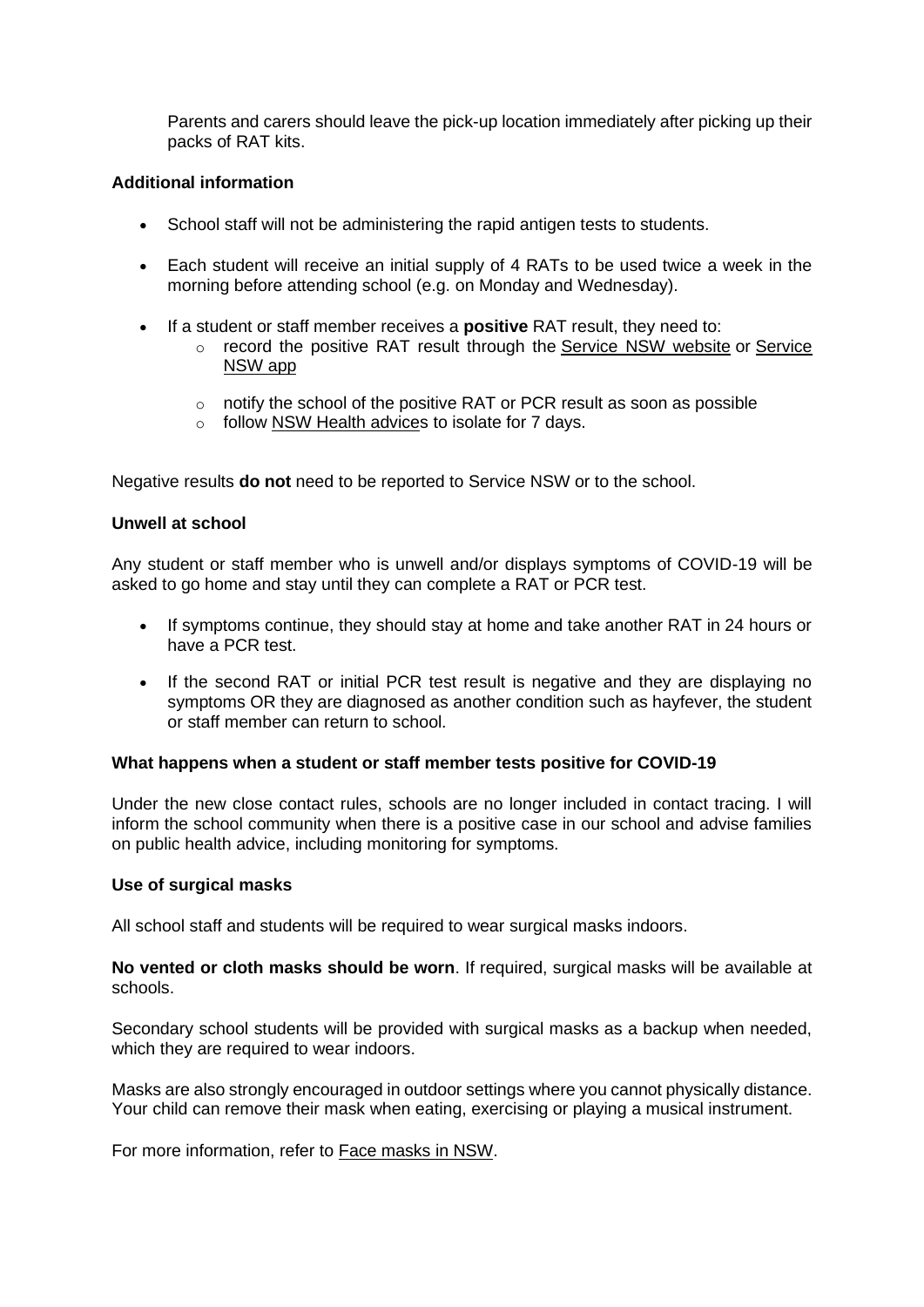## **Visitors on school sites and vaccinations**

No parents, carers or visitors will be allowed on school site until further notice with the following exceptions:

- Volunteers or staff operating uniform shops and canteens must be fully vaccinated.
- Visitors supporting school operations and curriculum delivery must be fully vaccinated.
- Allied health partners for the wellbeing of students must be fully vaccinated.

All staff on school sites are required to be fully vaccinated, including having their booster when eligible.

We strongly encourage our students and their families to consider vaccination when eligible. [Find a vaccination clinic](https://covid-vaccine.healthdirect.gov.au/booking/) to book an appointment near you.

### **Other key measures**

## **Ventilation**

We will continue to follow NSW Health ventilation guidelines that natural ventilation is the most effective measure so we will maximise fresh air flow in learning spaces through opening doors and windows.

This approach is strongly supported by expert advice. Where natural ventilation is not sufficient, mechanical ventilation and/or air purification will be used and we will continue to use outdoor settings where possible.

Air purifiers have been provided to schools as a supplementary measure to support common areas in schools and can be deployed at the principal's discretion. These purifiers could be located in areas where high levels of student and staff mixing occurs, such as staffrooms, internal canteens, student centres and music rooms.

# **Cleaning**

We continue to have enhanced cleaning focusing on high-touch and high-traffic areas.

# **Physical distancing**

We will continue to follow physical distancing guidelines and maintain 1.5 metres distance wherever possible.

### **Invitation to a virtual school assembly**

To welcome you and our students back to school and to share more detailed guidance about the settings for Term 1, we will be holding a virtual school assembly on the evening of **Tuesday 2 February** via Zoom:

**6pm – 6.30pm**: Year 7, 11 and 12

The link to join is: